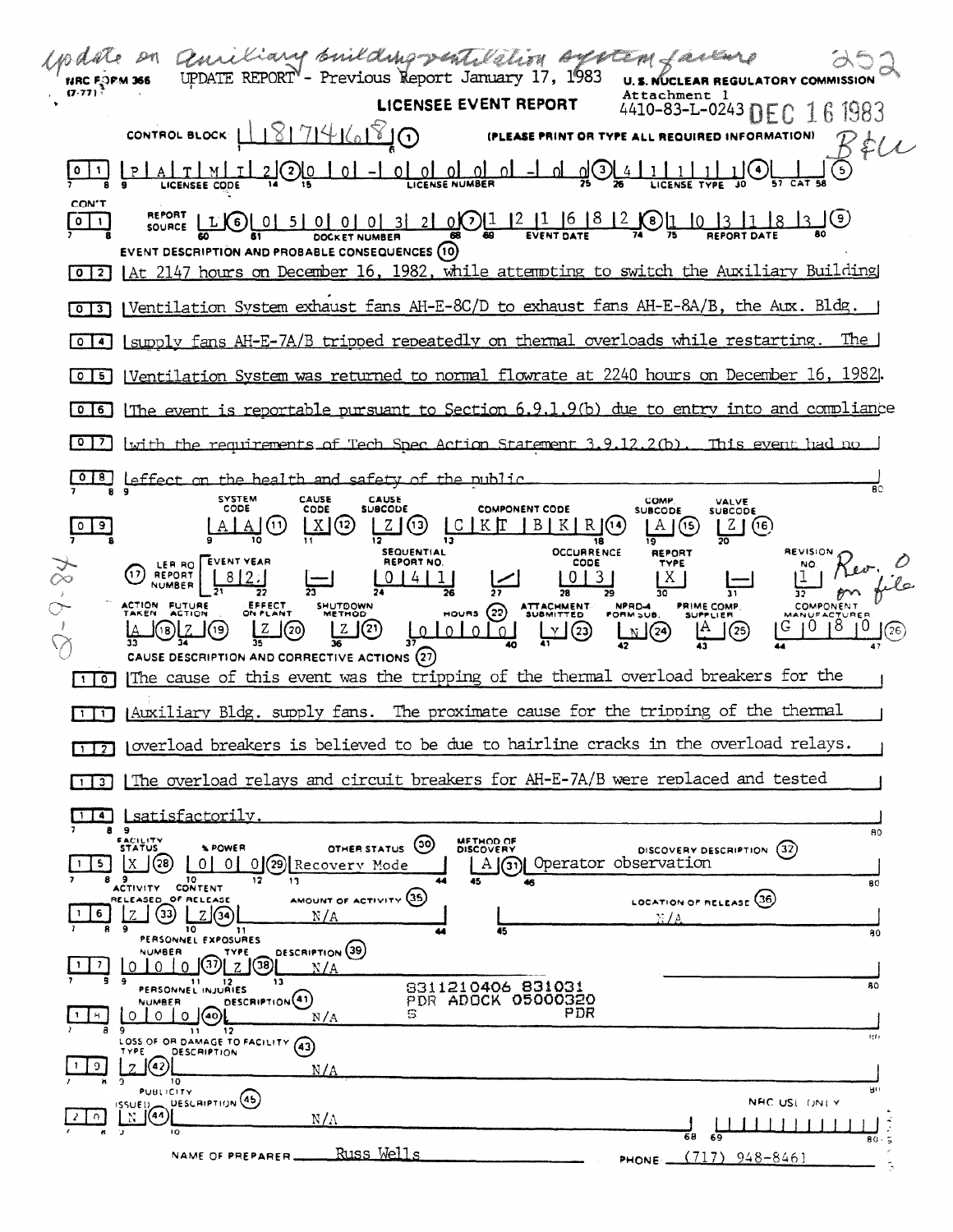

## **GPU Nuclear Corporation**

Post Office Box 480 Route 441 South Middletown, Pennsylvania 17057-0191 717 944-7621 TELEX 84-2386 Writer's Direct Dial Number:

October 31, 1983 4410-83-L-0243

Office of Inspection and Enforcement Attn: Dr. Thomas E. Murley Regional. Administrator US Nuclear Regulatory Commission Region I 631 Park Avenue King of Prussia, PA 19406

Dear Sir:

Three Mile Island Nuclear Station, Unit 2 (TMI-2) Operating License No. DPR-73 Docket No. 50-320 Updated Licensee Event Reports

The Licensee Event Reports listed in Attachment 1 have been updated and are enclosed as Attachment 2 to this letter.

If you have any questions, please contact Mr. J. J. Byrne of my staff.

ncerely. tor.

BKK/JJB/RDW/jep

Attachments

8311210334 831031 **PEA ADOCK 05000320**

**PDR**

CC: **Mr.** L. H. Barrett, Deputy Program Director - TMI Program Office Dr. B. J. Snyder, Program Director - TMI Program Office

CPU Nuclear Corporation is a subs diary of the General Public Utilities Corporation